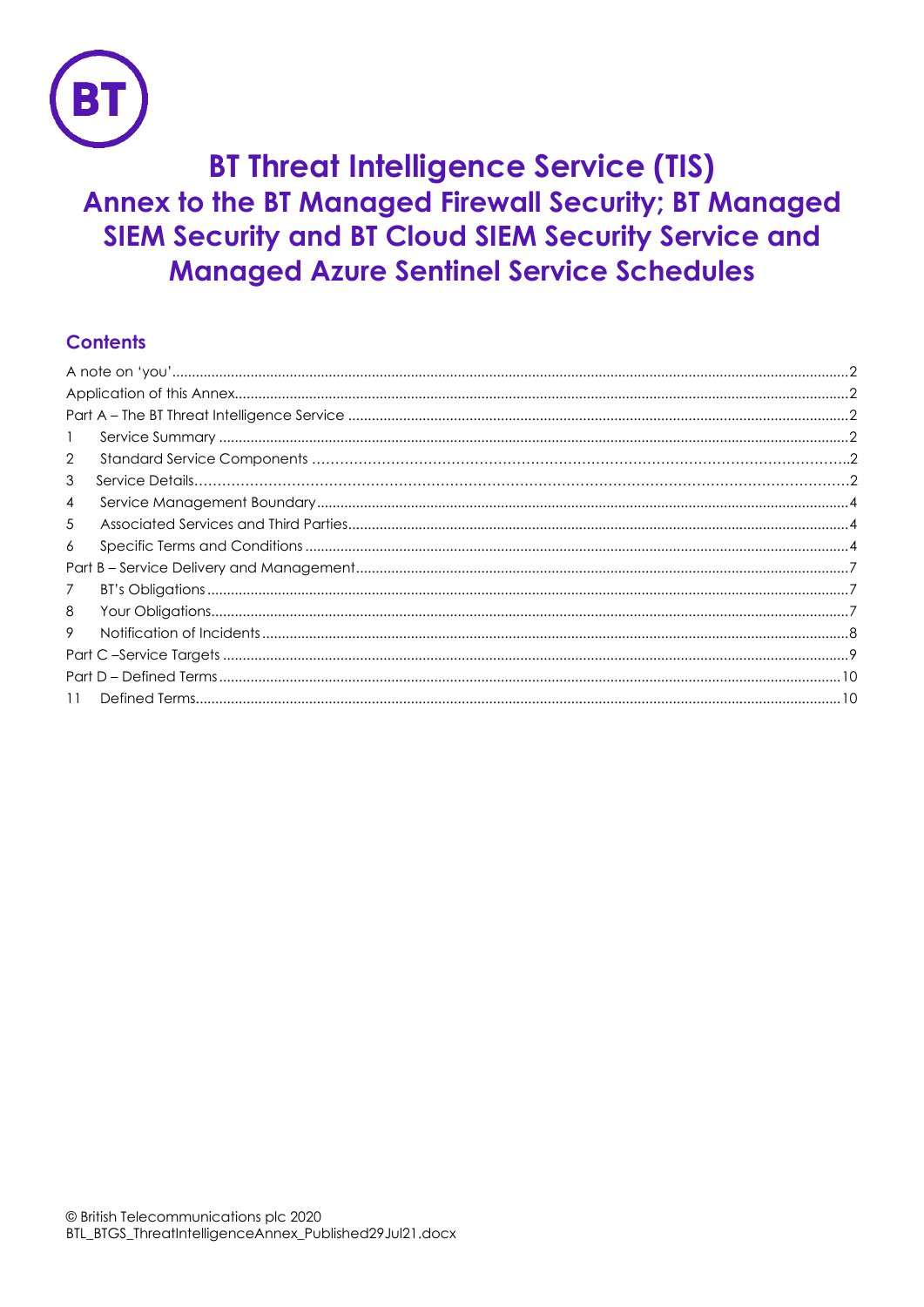

## <span id="page-1-0"></span>**A note on 'you'**

'You' and 'your' mean the Customer.

## <span id="page-1-1"></span>**Application of this Annex**

The following terms and conditions will apply where you are contracting for the BT Threat Intelligence Service. They apply in addition to:

- (a) conditions contained within the BT Managed Firewall Security; BT Managed SIEM Security; BT Cloud SIEM Security; and/or BT Managed Azure Sentinel Service Schedules to the General Terms (the '**Service Schedules**')as applicable; and
- (b) the Order.

Where this Annex varies any Paragraph in the Service Schedules, the variation applies to the BT Threat Intelligence Service in this Annex only, unless expressly stated.

# <span id="page-1-2"></span>**Part A – The BT Threat Intelligence Service**

#### <span id="page-1-3"></span>**1 Service Summary**

BT will provide you with a subscription based enhanced cyber threat alerting and reporting, intelligence advisory service providing you with context and early visibility of cyber-attacks against your business using intelligence driven security analytics via secure email, comprising:

1.1 the Standard Service Components as set out in any applicable Order, up to the point of the Service Management Boundary as set out in Paragraph 4 ("**BT Threat Intelligence Service**").

#### <span id="page-1-4"></span>**2 Standard Service Components**

BT will provide you with the BT Threat Intelligence Foundation Plus or Premium Service which includes the Service Deliverables set out in the table below ("**Standard Service Components**") in accordance with the details as set out in any applicable Order:

| <b>Service Deliverable</b>               | <b>Foundation Plus Service</b> | <b>Premium Service</b> |  |
|------------------------------------------|--------------------------------|------------------------|--|
| <b>Threat Intelligence Reports</b>       |                                |                        |  |
| Intelligence alerts (threat analysis)    | ✓                              | ✓                      |  |
| Campaign alerts                          | ✓                              | ✓                      |  |
| Quarterly Industry Sector Profile report | $\checkmark$                   | ✓                      |  |
| <b>Threat Intelligence Services</b>      |                                |                        |  |
| Historic IOC Threat Hunting              | ✓                              | ✓                      |  |
| Cyber Threat Hunting                     | ×                              | ✓                      |  |
| Request for Information (RFI)            | ×                              | ✓                      |  |

#### **3 Service Details**

#### 3.1 *Foundation Plus Service Summary*

The BT Foundation Plus Threat Intelligence Service provides cyber threat intelligence alerts and reports based upon your technology environment, brand and selected VIP profiles.

#### 3.2 *Foundation Plus Service Deliverables*

For the full term of the contract BT will provide:

i) Intelligence Alerts

A short, timely notification regarding an event, incident or alert identified that could potentially impact your organisation, based upon the profile of your intelligence requirements as notified to BT via the Customer Enrolment Package form.

The alert will be issued upon collection of actionable intelligence relevant to your intelligence requirements and will be issued within 24 hours of intelligence identification.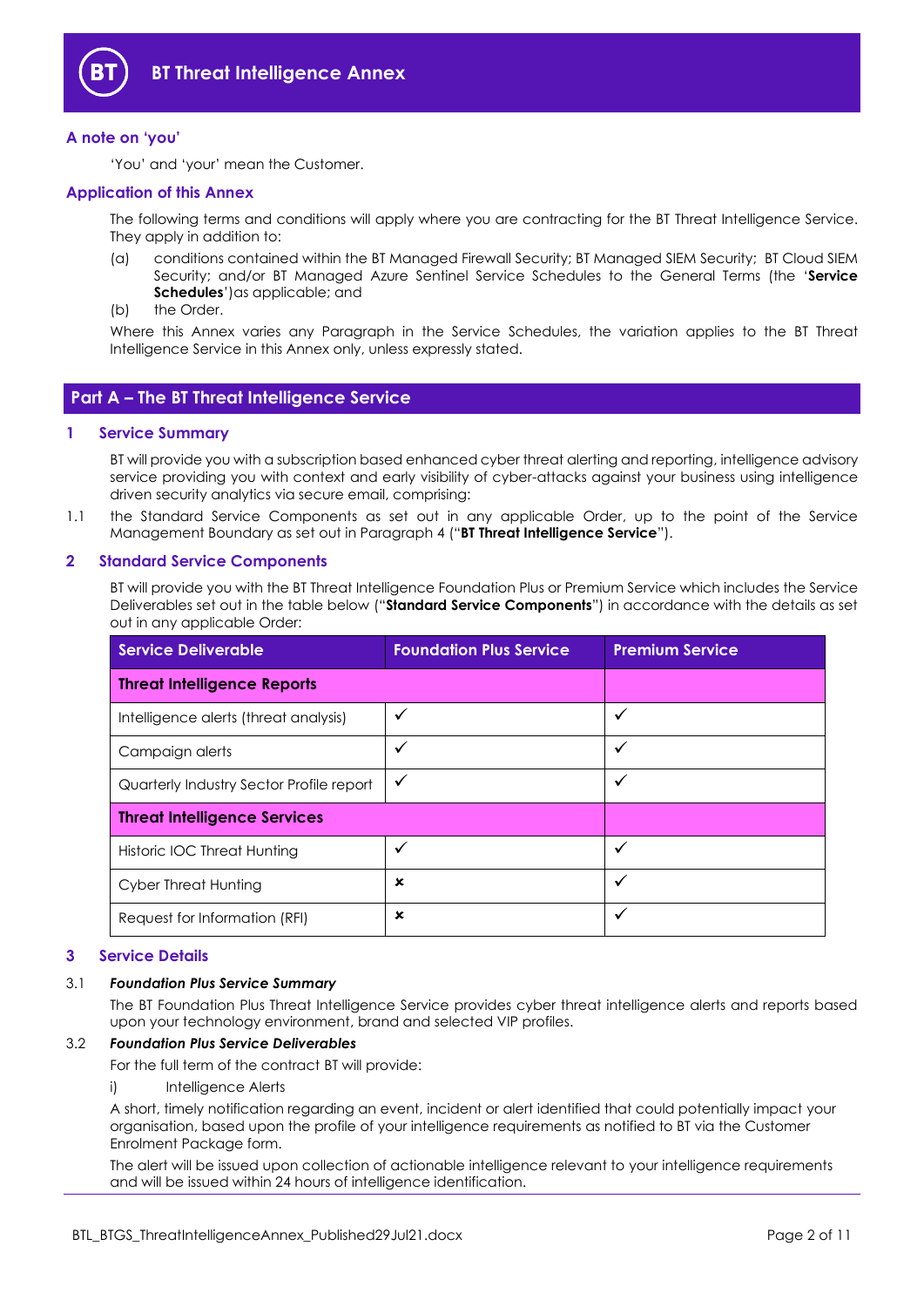

The Intelligence Alerts will be delivered via email to up to 10 nominated contacts.

ii) Campaign Alerts

A summary of threats seen in association with a specific Campaign. BT will define when sufficient co-ordinated activity has been seen from a Threat Actor to turn a threat into a Campaign and provide recommended actions which should be taken to mitigate associated risk.

iv) Quarterly Industry Sector Profile

A quarterly report providing a longer-term view of the threat landscape specific to your industry sector.

The report will be delivered via email to up to 10 nominated contacts on the 5th working day of each quarter (January, April, July, October).

#### v) Historic IOC Threat Hunting

Triggered by threat intelligence, Historic IOC Threat Hunting is the historic search of log data against cyber threats within your environment. The IOC hunting activity will be conducted against the live (up to 35 days retained for SIEM customers or 90 days for Managed Azure Sentinel customers) log data ingested into the SIEM or Sentinel system.

#### together the (**"Foundation Plus Service Deliverables")**.

#### 3.3 *Foundation Plus Eligibility*

The BT Foundation Plus Threat Intelligence Service is available to customers of supported threat management Systems only. Full details of currently supported threat management systems can be found in the BT Threat Intelligence Service Description..

#### 3.4 *Applicable to BT Managed Firewall Security Customers Only*

- 3.4.1 In the event BT issues an Intelligence Alert containing a threat rating of 'Critical' , BT reserves the right to initiate any change to your CSP, which BT deems necessary as a result of such threat.
- 3.4.2 Any change to your CSP initiated by BT in accordance with Paragraph 3.4.1 above will count towards your 'reasonable use' allocation as detailed at Paragraph 6.4.6 of the BT Managed Firewall Security Service Schedule.
- 3.4.3 BT will use reasonable endeavours to identify any consequences of any change made in accordance with Paragraph 3.4.1 but will not be liable to you for any losses or unforeseen consequences as a result of such change.

#### 3.5 *Premium Service Summary*

The BT Premium Threat Intelligence Service is tailored to your specific intelligence requirements. BT's assigned CTI analyst/s will pro-actively gather your agreed specific intelligence data, set custom tailored threat watch lists and inform you of specific threats, indicators of compromise (**"IOCs"**) and any trends identified.

#### 3.6 *Premium Service Deliverables*

For the full term of the contract BT will provide:

- i) The Foundation Plus Service Deliverables; and
- iii) Cyber Threat Hunting

Cyber threat hunting begins with the development of a threat hunt hypothesis, specifically seeking to identify previously undiscovered attacks. Typically, the hypothesis is formed following an intelligence assessment of your sector, the geopolitical and threat landscape together with known IOCs.

BT has developed a number of standard TTP Threat Hunts based upon Threat Actor tactics and techniques (**"TTPs"**) commonly seen across many industry sectors, as fully described in the BT Threat Intelligence Service Description. BT will routinely conduct threat hunts against live log data checking for your selected TTPs.

You may select three of the BT standard TTP Threat Hunts. You may review and change your three chosen TTPs on a quarterly basis.

If you require additional log sources to enable the TTP Threat hunts, this will be managed via the Change request process. **Please note that ingesting additional log sources may increase EPS and therefore the overall cost of the service provided by BT.**

**NOTE** BT will require sufficient access to your environment and logs to perform the threat hunting activity including access to your supported threat management systems. Further details of currently supported threat management systems can be found in the BT Threat Intelligence Service Description. and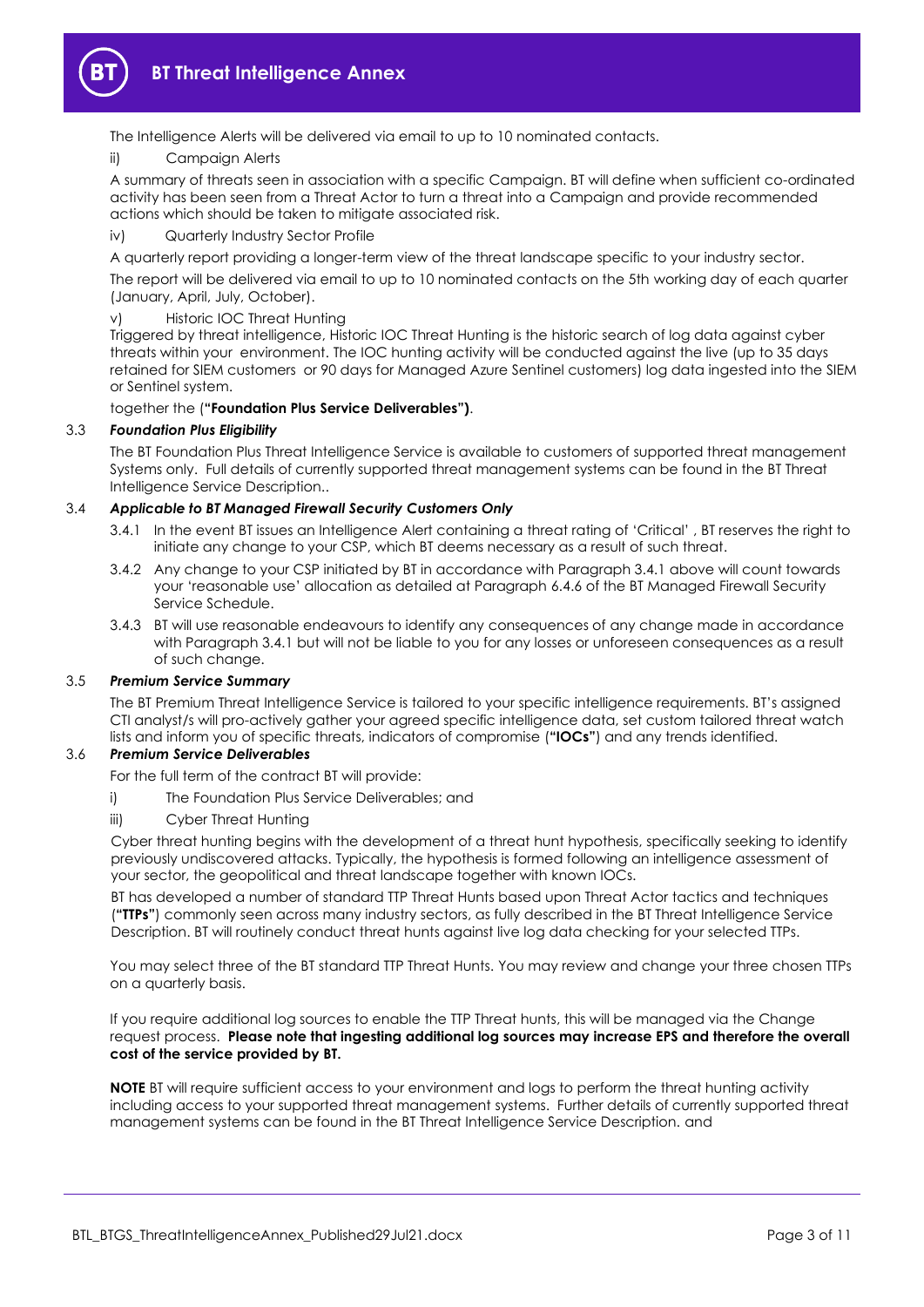

#### Request for Information (RFI)

A Request for Information (RFI) is the formal process through which you may request further analysis into a problem or issue of specific interest. An RFI should relate to a need for further information outside of the standard reports delivered under the BT Threat Intelligence Service. RFIs are likely to relate to upcoming issues you want to address proactively (which BT could not have determined from the general cyber threat intelligence landscape) e.g. a customer's new project initiative which maybe of a sensitive nature e.g. drilling in or near a conservation area.

RFIs should be raised using the appropriate request form via the assigned CTI analyst who will acknowledge the request and provide a full written report in response to the RFI within 5 working days.

You may request up to 8 RFIs per year within your Premium BT Threat Intelligence Service tariff. Additional RFI bundles can be purchased upon request.

BT reserve the right to reject any RFI requests which BT perceives to be unethical.

#### together the "**Premium Service Deliverables**").

#### 3.7 *Emergency RFIs - Applicable to Customers of Premium supported threat management systems only*

In addition to the RFIs, requested under the Premium Service, if you are reacting to an event or attack where there is an immediate and time critical need for intelligence, you can purchase emergency RFI credits and a written response will be provided within 1 working day.

## 3.8 *Premium Service Eligibility*

The BT Premium Threat Intelligence Service is available to customers of currently supported threat management systems only. Full details of all threat management systems , currently supported can be found in the BT Threat Intelligence Service Description..

#### <span id="page-3-0"></span>**4 Service Management Boundary**

- 4.1 BT will provide and manage the BT Threat Intelligence Service in accordance with Part B of this Annex up to the point where BT sends you any Service Deliverables or makes them available to you as set out in any applicable Order ("**Service Management Boundary**").
- 4.2 BT will have no responsibility for the BT Threat Intelligence Service outside the Service Management Boundary.
- 4.3 BT's sole responsibility to you in respect of the Service Deliverables is to ensure that they comply with the service delivery parameters we have agreed in any applicable Order.
- 4.4 BT will have no responsibility for anything you may or may not decide to do on the basis of the Service Deliverables you receive from BT via the BT Threat Intelligence Service.

#### <span id="page-3-1"></span>**5 Associated Services and Third Parties**

5.1 If BT provides you with any services other than the BT Threat Intelligence Service this Annex will not apply to those services and those services will be governed by their separate terms.

## <span id="page-3-2"></span>**6 Specific Terms and Conditions**

#### <span id="page-3-3"></span>6.1 *Minimum Period of Service, Opt Out and Renewal Periods*

- 6.1.1 The minimum period of service means a period of 12 consecutive months beginning on the Service Start Date, unless set out otherwise in any applicable Order ("**Minimum Period of Service**" or "**MPS**").
- 6.1.2 Notwithstanding the MPS, you may opt out of the BT Threat Intelligence Service within the First Quarter by Notice in writing to BT at least 30 days before the end of the First Quarter. ("**Notice to Opt Out**").
- 6.1.3 If you issue a Notice to Opt Out in accordance with Paragraph 6.1.2, BT will cease delivering the BT Threat Intelligence Service at the time of 23.59 on the last day of the First Quarter and no Charges shall be payable for the use of the BT Threat Intelligence Service up to that point. For the avoidance of doubt Paragraphs 6.4.1 and 6.4.2 will not apply where you have issued a Notice to Opt Out.
- 6.1.4 You may request an extension to the BT Threat Intelligence Service for a Renewal Period by Notice in writing to BT at least 90 days before the end of the MPS or Renewal Period ("**Notice of Renewal**").
- 6.1.5 If you issue a Notice of Renewal in accordance with Paragraph 6.1.4, BT will extend the BT Threat Intelligence Service for the Renewal Period and:
	- (a) BT will continue to provide the BT Threat Intelligence Service;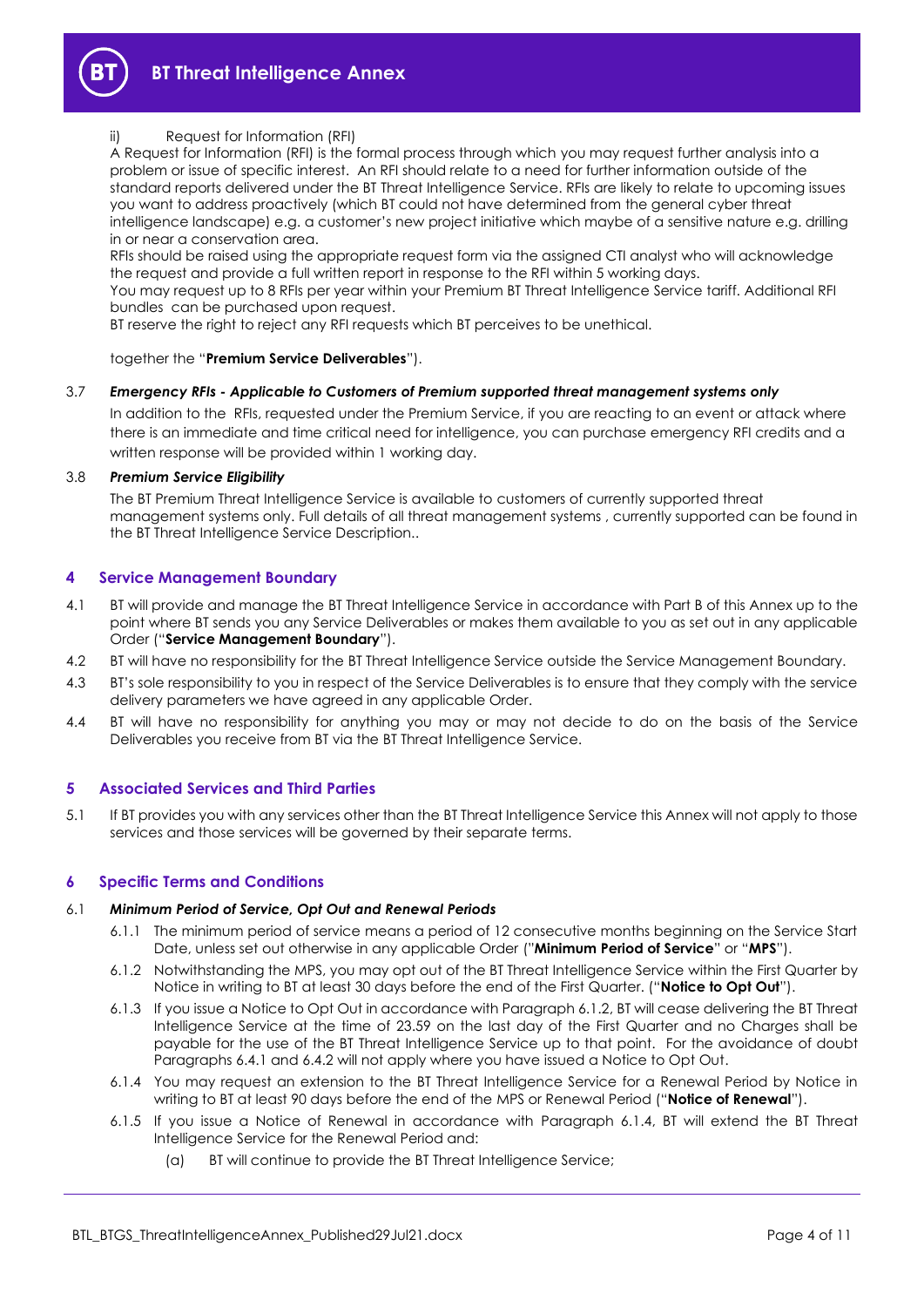

- (b) the Charges applicable during the MPS will cease to apply and BT will invoice you the Charges set out in the Order from expiry of the MPS; and
- (c) both of us will continue to perform each of our obligations in accordance with the Contract.
- 6.1.6 If you do not issue a Notice of Renewal in accordance with Paragraph [6.1.1,](#page-3-3) BT will cease delivering the BT Threat Intelligence Service at the time of 23:59 on the last day of the MPS or subsequent Renewal Period.
- <span id="page-4-4"></span>6.1.7 BT may propose changes to this Annex or the Charges (or both) by giving you Notice at least 90 days prior to the end of the MPS and each Renewal Period ("**Notice to Amend**").
- <span id="page-4-0"></span>6.1.8 Within 21 days of any Notice to Amend, you will provide BT Notice:
	- (a) agreeing to the changes BT proposed, in which case those changes will apply from the beginning of the following Renewal Period;
	- (b) requesting revisions to the changes BT proposed, in which case both of us will enter into good faith negotiations for the remainder of that MPS or Renewal Period, as applicable, and, if agreement is reached, the agreed changes will apply from the beginning of the following Renewal Period; or
	- (c) terminating the Contract at the end of the MPS or Renewal Period, as applicable.
- <span id="page-4-1"></span>6.1.9 If we have not reached agreement in accordance with Paragraph [6.1.8\(b\)](#page-4-0) by the end of the MPS or the Renewal Period, the terms of this Annex will continue to apply from the beginning of the following Renewal Period unless you give Notice in accordance with Paragrap[h 6.1.8\(c\)](#page-4-1) or BT may give Notice of termination, in which case BT will cease delivering the BT Threat Intelligence Service at the time of 23:59 on the last day of the MPS or subsequent Renewal Period as applicable.

# 6.2 *Service Start Date*

- 6.2.1 If you request a change to the BT Threat Intelligence Service or any part of the BT Threat Intelligence Service, then BT may revise the Service Start Date to accommodate that change.
- 6.2.2 BT may expedite delivery of the BT Threat Intelligence Service for operational reasons or in response to a request from you, but this will not revise the Service Start Date.

## <span id="page-4-3"></span>6.3 *Invoicing*

- 6.3.1 Unless set out otherwise in any applicable Order, BT will invoice you for the following Charges in the amounts set out in any applicable Order:
	- (a) if applicable, any Installation Charges, on the Service Start Date, or where the installation period is estimated to be longer than one month, monthly in arrears starting from when you place an Order until the Service Start Date;
	- (b) subject to Paragrap[h 6.3.3,](#page-4-2) Recurring Charges annually in advance;
	- (c) any Professional Services Charges;
	- (d) if applicable, any De-installation Charges within 60 days of de-installation of the BT Threat Intelligence Service; and
	- (e) any Termination Charges incurred in accordance with Paragraph [6.4.2](#page-5-0) upon termination of the relevant Service.
- 6.3.2 BT may invoice you for any of the following Charges in addition to those set out in any applicable Order:
	- (a) Charges for investigating Incidents that you report to BT where BT finds no Incident or that the Incident is caused by something for which BT is not responsible under the Contract;
	- (b) Charges for commissioning the BT Threat Intelligence Service in accordance with Paragraph [7.2](#page-6-3) outside of Business Hours;
	- (c) Charges for expediting provision of the BT Threat Intelligence Service at your request after BT has informed you of the Service Start Date; and
	- (d) any other Charges as set out in any applicable Order or the BT Price List or as otherwise agreed between both of us.
- <span id="page-4-2"></span>6.3.3 For any period where the BT Threat Intelligence Service is provided to you for less than one year, BT will invoice you the Recurring Charges on the basis of the hours spent by our analysts in delivering the BT Threat Intelligence Service to you at such rates and billing intervals as set out in the applicable Order.

# 6.4 *Termination Charges at the end of the Contract*

- 6.4.1 If you terminate the Contract, the BT Threat Intelligence Service or any applicable Order for convenience in accordance with Clause 17 of the General Terms you will pay BT:
	- (a) all outstanding Charges for service rendered;
	- (b) any De-installation Charges;
	- (c) any additional amounts due under the Contract;
	- (d) any other Charges as set out in any applicable Order; and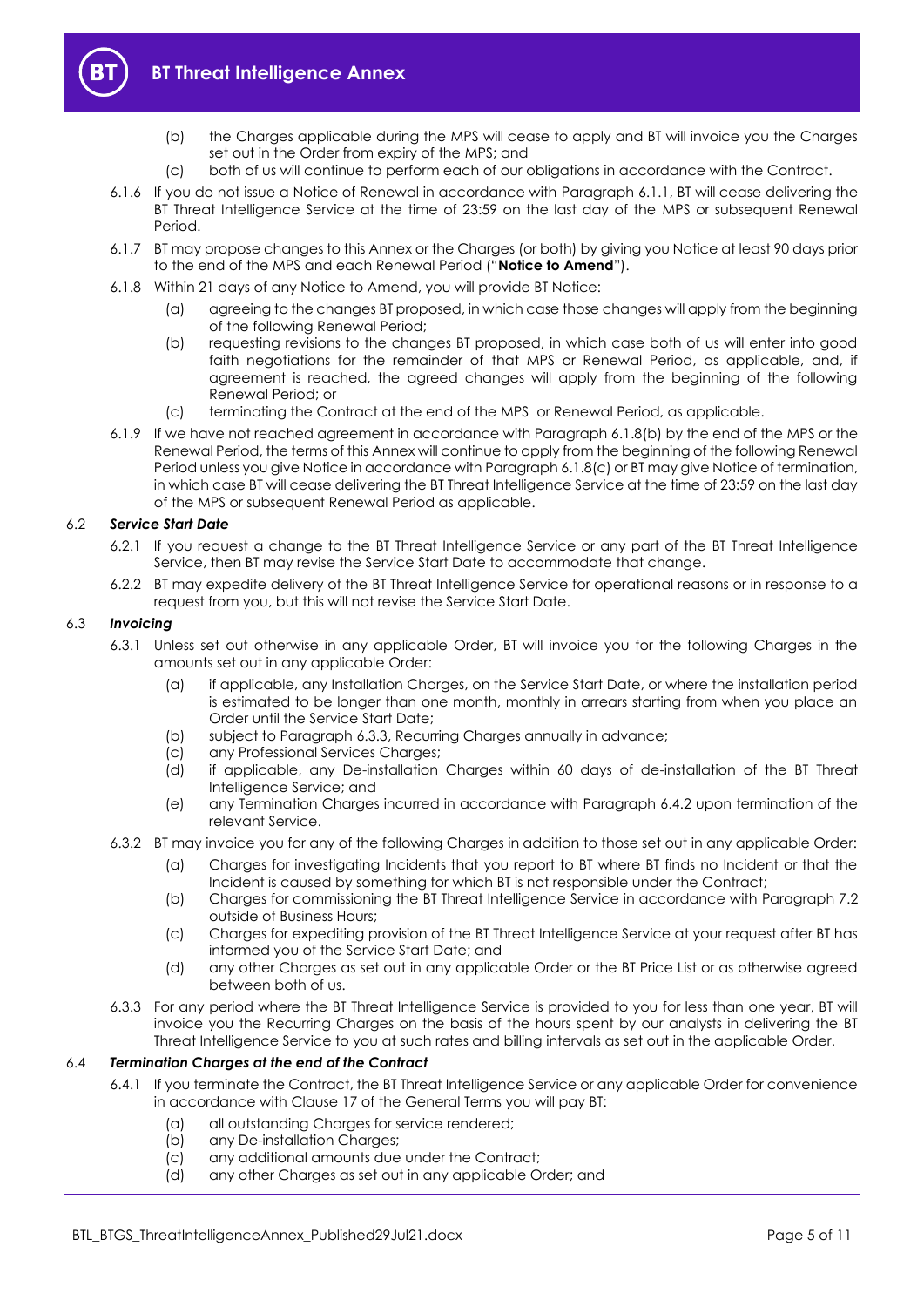

- (e) any other charges reasonably incurred by BT from a supplier as a result of the early termination.
- <span id="page-5-0"></span>6.4.2 In addition to the Charges set out at Paragraph [6.3.1](#page-4-3) above, if you terminate during the MPS or any Renewal Period, unless you have issued a Notice of Opt Out in accordance with Paragraph 6.1.2, you will pay BT:
	- (a) for any parts of the BT Threat Intelligence Service that were terminated during the first 12 months of the MPS, Termination Charges, as compensation, equal to 100 per cent of the Recurring Charges for any remaining months of the first 12 months of the MPS;
		- for any parts of the BT Threat Intelligence Service that were terminated during a Renewal Period, Termination Charges, as compensation, equal to 20 per cent of the Recurring Charges for any remaining months of the Renewal Period.

## 6.5 *TUPE Regulations*

- 6.5.1 Both of us agree that each of us do not intend for the commencement of all or part of the BT Threat Intelligence Service under the Contract to constitute a relevant transfer for the purposes of the TUPE Regulations.
- <span id="page-5-2"></span>6.5.2 You agree to indemnify BT and keep BT indemnified against any Liabilities arising out of or in connection with any Claim or decision by a court or tribunal that the contract of employment of any Staff has transferred to BT under the TUPE Regulations or otherwise as a result of both of us entering into the Contract, including any liability for failure to inform and consult under the TUPE Regulations.
- <span id="page-5-3"></span>6.5.3 If any contract of employment of any Staff has effect (or is argued to have effect) as if originally made between BT and those Staff as a result of the TUPE Regulations or otherwise at any time, then BT may, on becoming aware of that effect (or argued effect):
	- (a) terminate the contract of employment of that Staff and you agree to indemnify BT against any Liabilities arising out of such termination and against any sum payable to or in respect of such Staff prior to termination of employment; or
	- (b) continue to employ that Staff, in which case, you agree to indemnify BT against any Employment Costs of continuing to employ such Staff. Your liability under this Paragraph [6.5.3\(b\)](#page-5-1) is capped at a maximum of 12 months' Employment Costs.
- <span id="page-5-1"></span>6.5.4 The indemnities in Paragraph[s 6.5.2](#page-5-2) an[d 6.5.3\(a\)](#page-5-3) are not subject to the limitation of liability set out in Clause 22 of the General Terms.

#### <span id="page-5-4"></span>6.6 *Service Amendment*

- 6.6.1 You may request, by giving BT Notice, a change to:
	- (a) an Order for the BT Threat Intelligence Service (or part of an Order) at any time before the applicable Service Start Date; or
	- (b) the BT Threat Intelligence Service at any time after the Service Start Date.
- 6.6.2 If you request a change in accordance with Paragraph [6.6.1](#page-5-4), except where a change results from BT's failure to comply with its obligations under the Contract, BT will, within a reasonable time, provide you with a written estimate, including:
	- (a) the likely time required to deliver the changed BT Threat Intelligence Service; and
	- (b) any changes to the Charges due to the changed BT Threat Intelligence Service.
- 6.6.3 BT has no obligation to proceed with any change that you request in accordance with Paragraph [6.6.1,](#page-5-4) unless and until the necessary changes to the Charges, implementation timetable and any other relevant terms of the Contract to take account of the change are agreed between both of us in writing.
- 6.6.4 If BT changes the BT Threat Intelligence Service prior to the Service Start Date because you have given BT incomplete or inaccurate information, BT may, acting reasonably, apply additional Charges.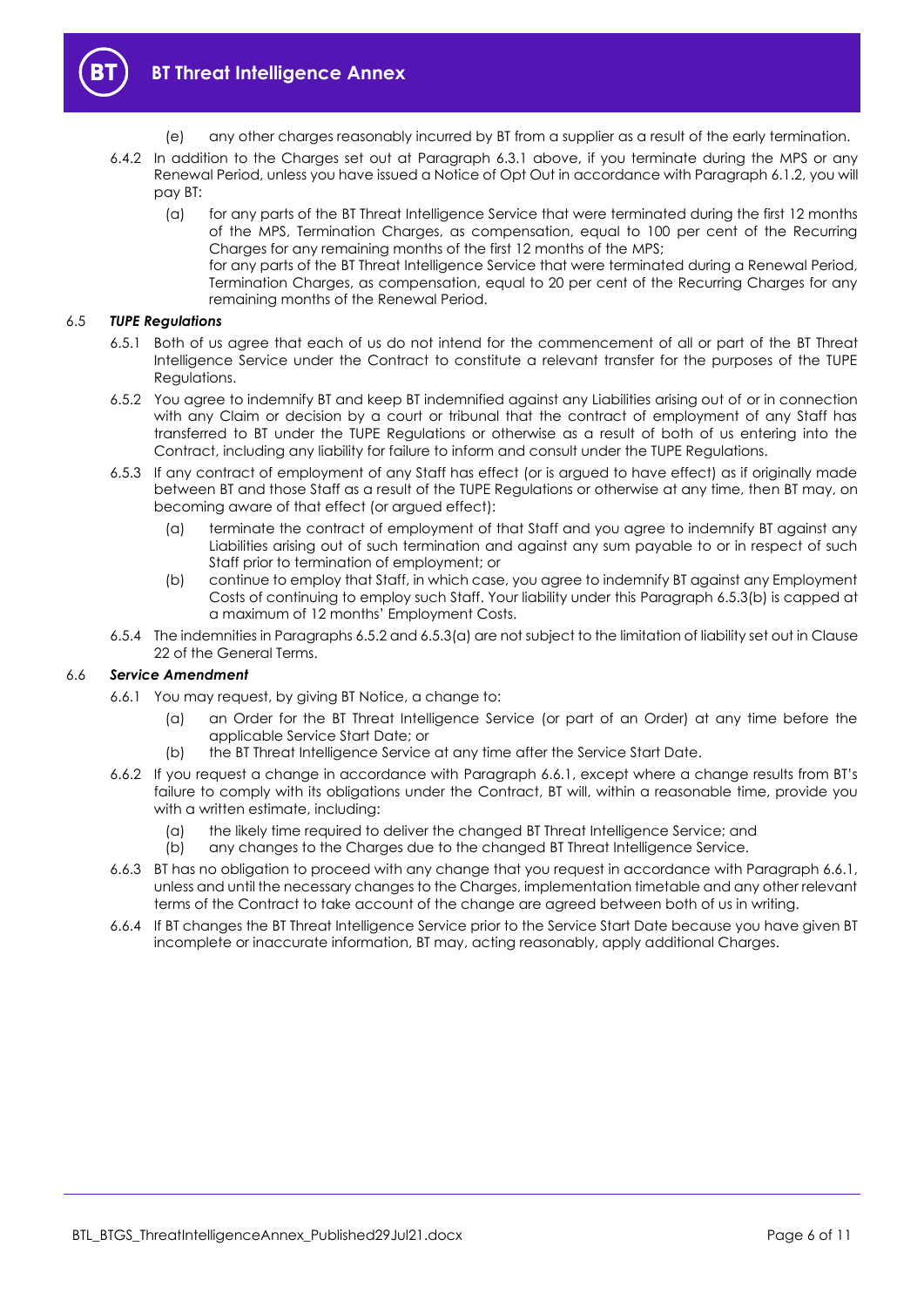

# <span id="page-6-0"></span>**Part B – Service Delivery and Management**

# <span id="page-6-1"></span>**7 BT's Obligations**

## 7.1 *Service Delivery*

Before the Service Start Date and, where applicable, throughout the provision of the BT Threat Intelligence Service, BT will:

- 7.1.1 arrange an initial meeting with you to understand your business and discuss the criteria for customising the BT Threat Intelligence Service;
- 7.1.2 provide you with contact details for the BT Contact and the Assigned Analyst (if applicable); and
- 7.1.3 comply with all reasonable health and safety rules and regulations and reasonable security requirements that apply at the Site(s) and that you have notified to BT in writing, but BT will not be liable if, as a result of any such compliance, BT is in breach of any of its obligations under this Contract; and
- 7.1.4 provide you with a Service Start Date and will use reasonable endeavours to meet any Service Start Date.

# <span id="page-6-3"></span>7.2 *Commissioning of the Service*

Before the Service Start Date, BT will:

- 7.2.1 configure the BT Threat Intelligence Service;
- 7.2.2 conduct a series of standard tests on the BT Threat Intelligence Service to ensure that it is configured correctly; and
- 7.2.3 on the date that BT has completed the activities in this Paragraph [7.2,](#page-6-3) confirm to you the Service Start Date.

#### 7.3 *During Operation*

On and from the Service Start Date, BT:

- 7.3.1 will respond and use reasonable endeavours to remedy an Incident without undue delay if you report an Incident with the BT Threat Intelligence Service or the BT Network;
- 7.3.2 may carry out Maintenance from time to time and will use reasonable endeavours to inform you at least five Business Days before any Planned Maintenance on the BT Network, however, BT may inform you with less notice than normal where Maintenance is required in an emergency; and
- 7.3.3 may, in the event of a security breach affecting the BT Threat Intelligence Service , require you to change any or all of your passwords.

## 7.4 *The End of the Service*

On expiry or termination of the Service by either of us, BT will provide configuration information relating to the BT Threat Intelligence Service provided at the Site(s) in a format that BT reasonably specifies.

#### <span id="page-6-2"></span>**8 Your Obligations**

#### 8.1 *Service Delivery*

Before the Service Start Date and, where applicable, throughout the provision of the BT Threat Intelligence Service, you will:

- 8.1.1 provide BT with the names and contact details of the Customer Contact, but BT may also accept instructions from a person who BT reasonably believes is acting with your authority;
- 8.1.2 provide BT with any information reasonably required without undue delay;
- 8.1.3 provide BT with access to any Site(s) during Business Hours, or as otherwise agreed, to enable BT to set up, deliver and manage the BT Threat Intelligence Service;
- 8.1.4 complete any preparation activities that BT may request to enable you to receive the BT Threat Intelligence Service promptly and in accordance with any reasonable timescales; and
- 8.1.5 provide BT with Notice of any health and safety rules and regulations and security requirements that apply at the Site(s).

#### 8.2 *During Operation*

On and from the Service Start Date, you will:

8.2.1 ensure that users report any issues or queries with the BT Threat Intelligence Service to the Customer Contact and not to the BT Contact or the Assigned Analyst;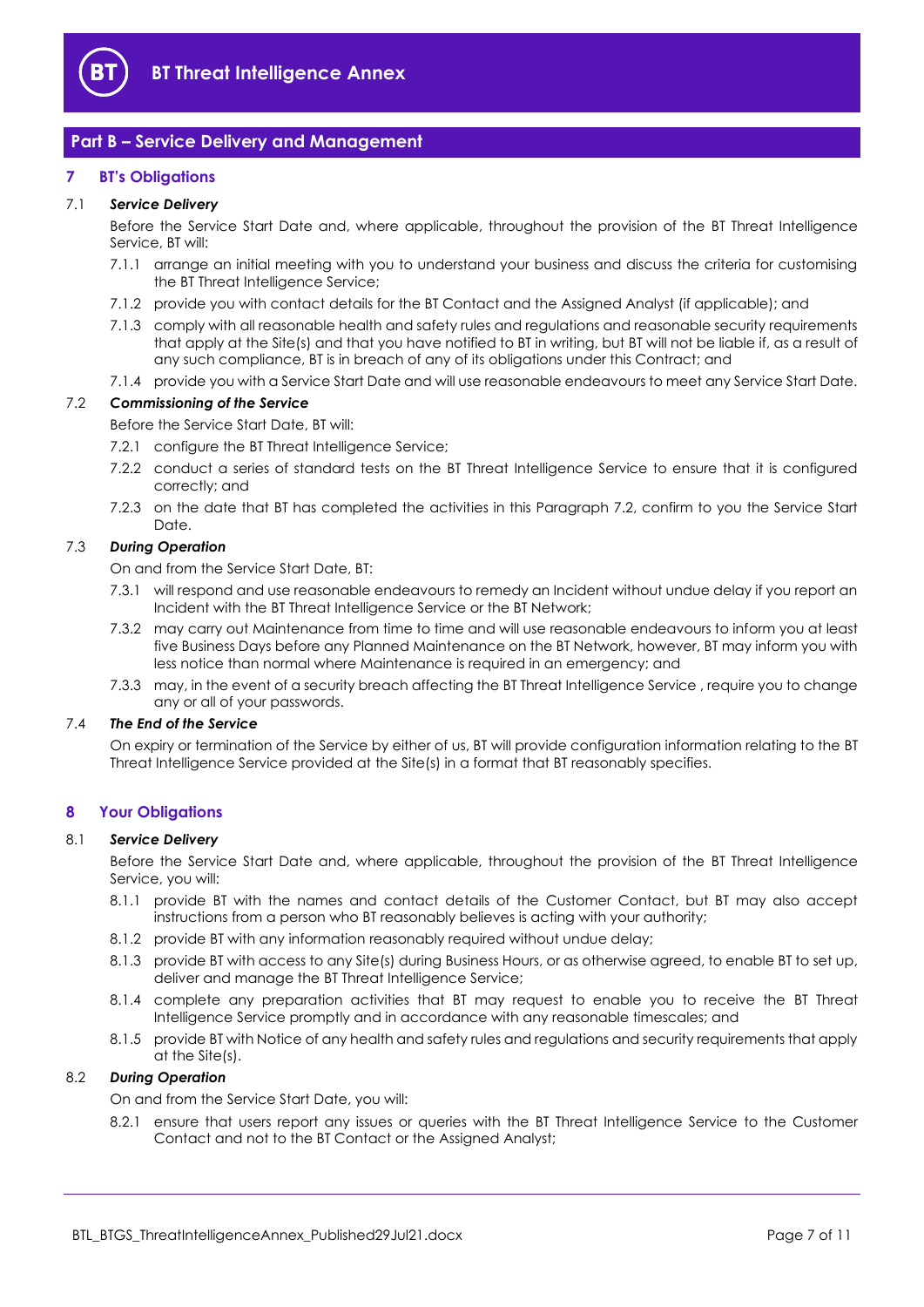

- 8.2.2 ensure that the Customer Contact will take queries or issues in relation to the BT Threat Intelligence Service from users and pass these to the BT Contact using the reporting procedures agreed between both of us, and is available for all subsequent Incident management communications;
- 8.2.3 monitor and maintain any Customer Equipment connected to the BT Threat Intelligence Service or used in connection with the BT Threat Intelligence Service;
- 8.2.4 ensure that any Customer Equipment that is connected to the BT Threat Intelligence Service or that you use, directly or indirectly, in relation to the BT Threat Intelligence Service is:
	- (a) adequately protected against viruses and other breaches of security;
	- (b) technically compatible with the BT Threat Intelligence Service and will not harm or damage BT Equipment, the BT Network, or any of BT's suppliers' or subcontractors' network or equipment; and
	- (c) approved and used in accordance with relevant instructions, standards and Applicable Law and any safety and security procedures applicable to the use of that Customer Equipment; and
- 8.2.5 immediately disconnect any Customer Equipment, or advise BT to do so at your expense, where Customer Equipment does not meet any relevant instructions, standards or Applicable Law;

#### 8.3 *The End of the Service*

On expiry or termination of the BT Threat Intelligence Service by either of us, you will promptly return or delete any confidential information that you have received from BT during the term of the Contract.

# <span id="page-7-0"></span>**9 Notification of Incidents**

Where you become aware of an Incident:

- 9.1 the Customer Contact will report it to the BT Contact;
- 9.2 BT will give you a Ticket:
- 9.3 BT will inform you when it believes the Incident is cleared and will close the Ticket when:
	- 9.3.1 you confirm that the Incident is cleared within 24 hours after having been informed; or
	- 9.3.2 BT has attempted unsuccessfully to contact you, in the way agreed between both of us in relation to the Incident, and you have not responded within 24 hours following BT's attempt to contact you.
- 9.4 If you confirm that the Incident is not cleared within 24 hours after having been informed, the Ticket will remain open, and BT will continue to work to resolve the Incident.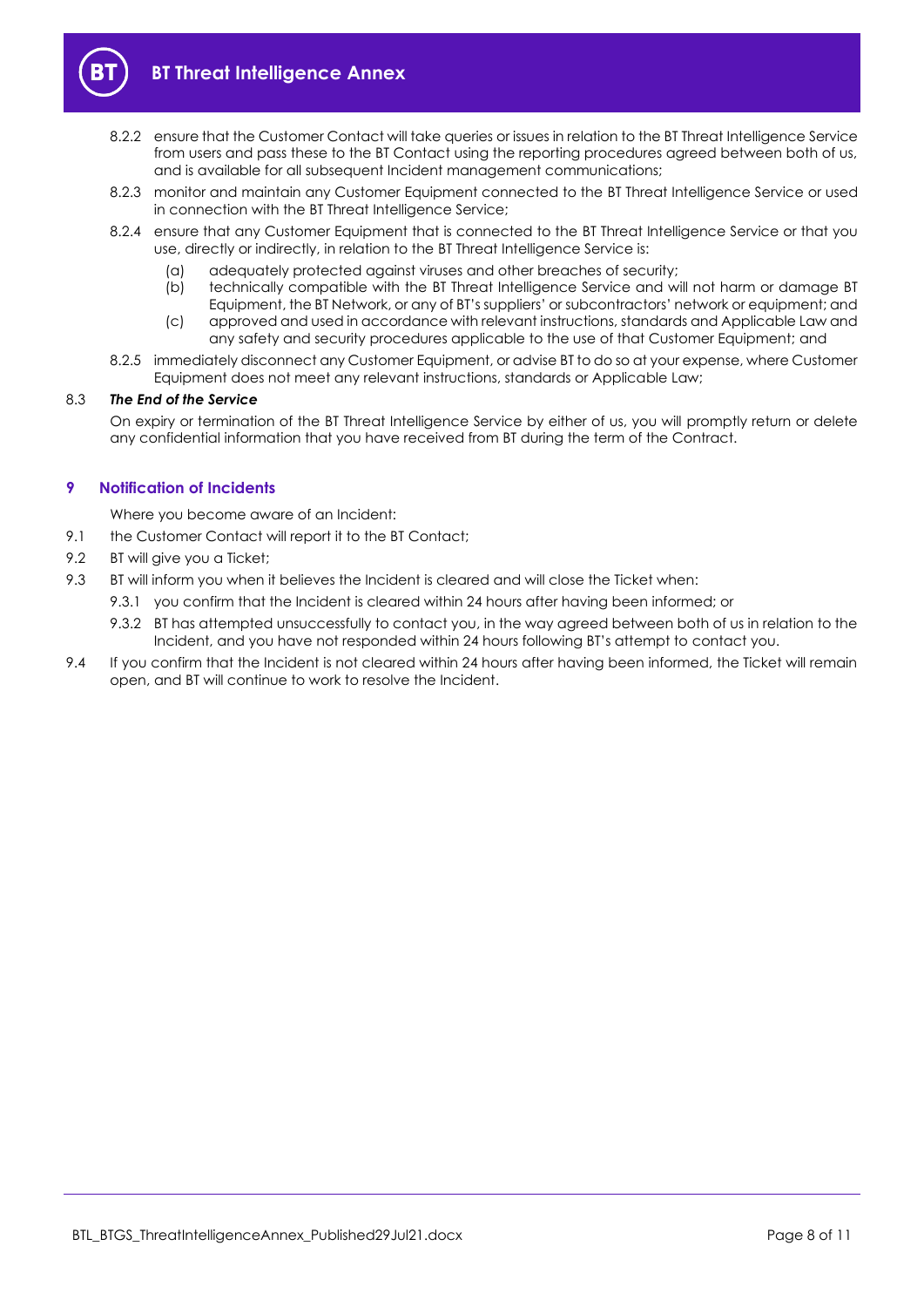

# <span id="page-8-0"></span>**Part C –Service Targets**

# **10 Service Targets**

There are no Service Levels for the BT Threat Intelligence Service, however for indicative purposes only, BT offers the following Service Targets:

#### 10.1 *Intelligence Alerts*

To be delivered to you via e-mail within 24 hours of issue being identified.

#### 10.2 *Quarterly Industry Sector Profile*

To be delivered to you on the  $5<sup>th</sup>$  working day of the start of the quarter. Quarters are defined as:

| Quarter        | Month <sup>1</sup>              |
|----------------|---------------------------------|
| Q1             | April, May, June                |
| Q <sub>2</sub> | <b>July</b> , August, September |
| Q <sub>3</sub> | October, November, December     |
| ۵4             | January, February, March        |

#### 10.3 *Campaign Alert*

BT will issue the Campaign Alert once sufficient co-ordinated activity has been seen from a threat actor deeming it a Campaign within 24 hours of the Campaign being identified.

#### 10.4 *Historic Threat Hunting*

The Threat Hunting summary report will be delivered via e-mail within 1 business day following the Intelligence Alert being issued (where it contains a BT Risk Rating of High or Critical).

#### 10.5 *Request for Information (RFI) – Premium level only*

Your CTI analyst will provide a response to an RFI within 5 working days. You can request up to 8 RFIs per year within tariff, if more are required, additional RFI bundles can be purchased upon request. Emergency RFI bundles may also be purchased..

#### 10.6 *Cyber Threat Hunting*

BT will routinely conduct threat hunts against live log data looking for Threat Actors. BT will issue a threat h unting summary report within 1 business day upon identification of suspicious activity. A monthly summary of the Threat Hunting activity will also be provided.

#### 10.7 *Exceptions*

Reasonable adjustments will be made to delivery of products in consideration of regional public holidays.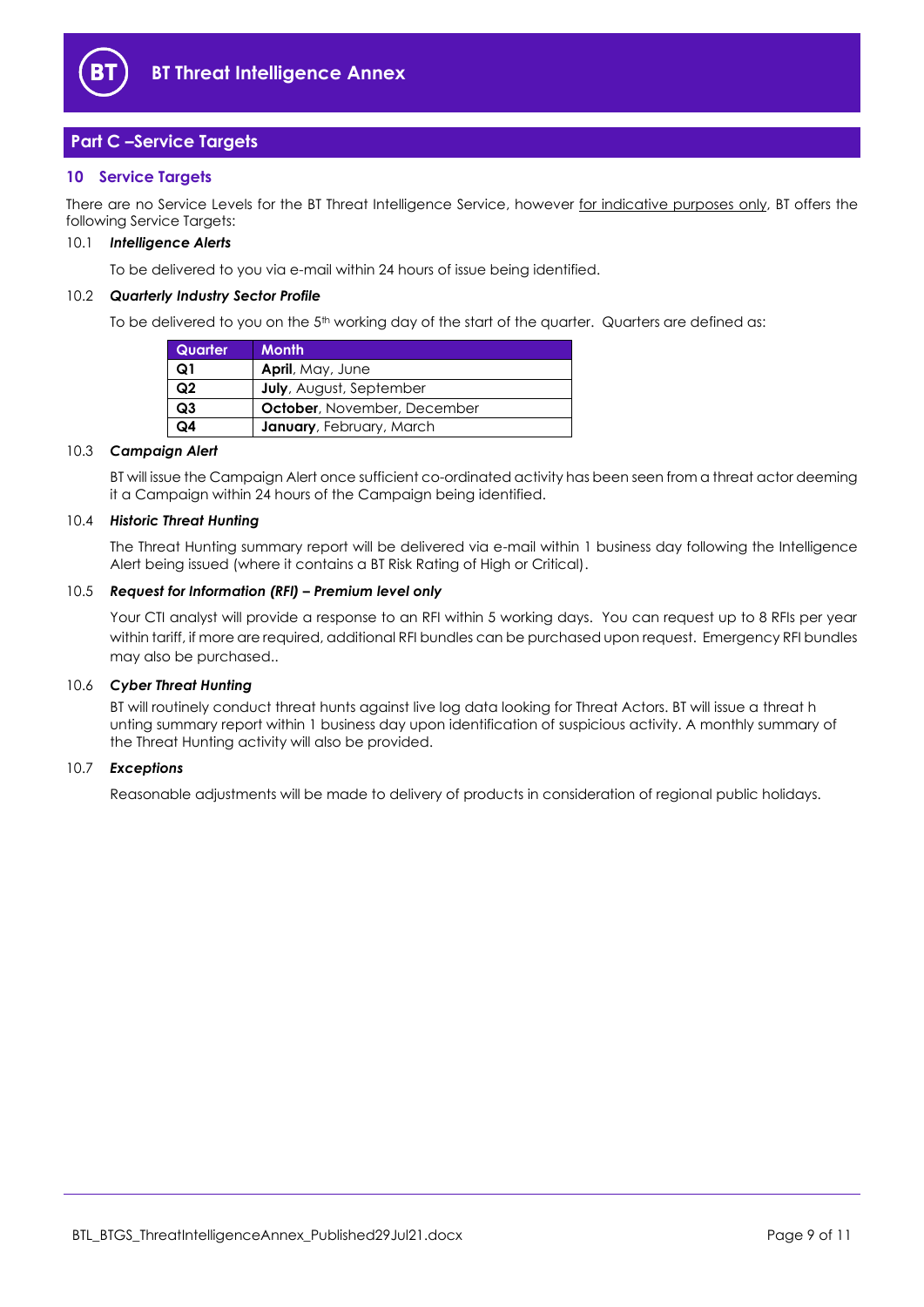

# <span id="page-9-0"></span>**Part D – Defined Terms**

## <span id="page-9-1"></span>**11 Defined Terms**

In addition to the defined terms in the General Terms and Service Schedules, capitalised terms in this BT Threat Intelligence Annex will have the below meanings (and in the case of conflict between these defined terms and the defined terms in the General Terms and Service Schedules these defined terms will take precedence for the purposes of this Annex). BT has repeated some definitions in this Annex that are already defined in the General Terms and Service Schedules. This is to make it easier for you to find the definitions when reading this Annex. "**Assigned Analyst**" means the analyst assigned to you (if applicable).

"**BT Contact**" means the customer support desk available Monday to Friday during Business Hours and which can be contact by emailing CentralCTI@bt.com

"**BT Price List**" means the document containing a list of BT's charges and terms that may be accessed at: [www.bt.com/pricing](http://www.bt.com/pricing) (or any other online address that BT may advise you).

"**BT Threat Intelligence Service**" has the meaning given in Paragraph 1.1**Error! Reference source not found.**.

"**Business Hours**" means between the hours of 0800 and 1700 in a Business Day.

"**Campaign**" means a time-bounded set of activity(ies) that uses particular techniques against a set of targets "**Content**" means applications, data, information (including emails), video, graphics, sound, music, photographs, software or any other material.

"**CSP**" (applicable to BT Managed Firewall Security Customers only) means your customer security policy containing the security rules, set and owned by you, that are applied to the BT Equipment or Customer Equipment and determine the operation of the BT Managed Firewall Security Service.

"**CTI Analysts**" or "**Cyber Threat Intelligence Analysts**" means specialist analysts who leverage multiple intelligence sources to conduct detailed analysis in order to identify, monitor, assess, and counter cyber threats. "**Customer Contact**" means any individuals authorised to act on your behalf for BT Threat Intelligence Service management matters.

"**Customer Equipment**" means any equipment including any Purchased Equipment and any software, other than BT Equipment, used by you in connection with the BT Threat Intelligence Service.

"**Cyber Threat Intelligence Analysts**" or "**CTI Analysts**" means specialist analysts who leverage multiple intelligence sources to conduct detailed analysis in order to identify, monitor, assess, and counter cyber threats. "**De-installation Charges**" means the charges payable by you on de-installation of the BT Threat Intelligence Service that are equal to the then current rates for Installation Charges on the date of de-installation.

"**General Terms**" means the general terms that this Annex is attached to, or where not attached to this Annex, can be found at [www.bt.com/terms,](http://www.bt.com/terms) and form part of the Contract.

"**Incident**" means an unplanned interruption to, or a reduction in the quality of, the BT Threat Intelligence Service or particular element of the BT Threat Intelligence Service.

"**Installation Charges**" means those Charges set out in any applicable Order in relation to installation of the BT Threat Intelligence Service.

"**Internet**" means a global system of interconnected networks that use a standard Internet Protocol to link devices worldwide.

"**Internet Protocol**" or "**IP**" means a communications protocol for devices connected to the Internet that specifies the format for addresses and units of transmitted data.

"**IP Address**" means a unique number on the Internet of a network card or controller that identifies a device and is visible by all other devices on the Internet.

"**IOCs**" means indicators of compromise.

"**Minimum Period of Service**" or "**MPS**" has the meaning given in Paragraph 6.1.1.

"**Notice to Opt Out**" has the meaning given in Paragraph 6.1.2.

"**Notice of Renewal**" has the meaning given in Paragraph 7.1.1.

"**Notice to Amend**" has the meaning given in Paragraph [6.1.7.](#page-4-4)

"**Planned Maintenance**" means any Maintenance BT has planned to do in advance.

"**Professional Services**" means those services provided by BT which are labour related services.

"**Recurring Charges**" means the Charges for the BT Threat Intelligence Service or applicable part of the BT Threat Intelligence Service that are invoiced repeatedly in every payment period (e.g. every month), as set out in any applicable Order.

"**Renewal Period**" means for each BT Threat Intelligence Service, the initial 12 month period following the MPS, and each subsequent 12 month period.

"**Service Deliverables**" means any information that BT has agreed to provide to you as part of the BT Threat Intelligence Service, including any briefings, digests, summaries, reports, and other written materials.

"**Service Management Boundary**" has the meaning given in Paragraph 5.1.

"**Service Schedules**" means, for the purposes of this Annex, the Managed Firewall Security; Managed SIEM Security; and/or Cloud SIEM Security Schedules to the General Terms as applicable

"**Site**" means a location at which the BT Threat Intelligence Service is provided.